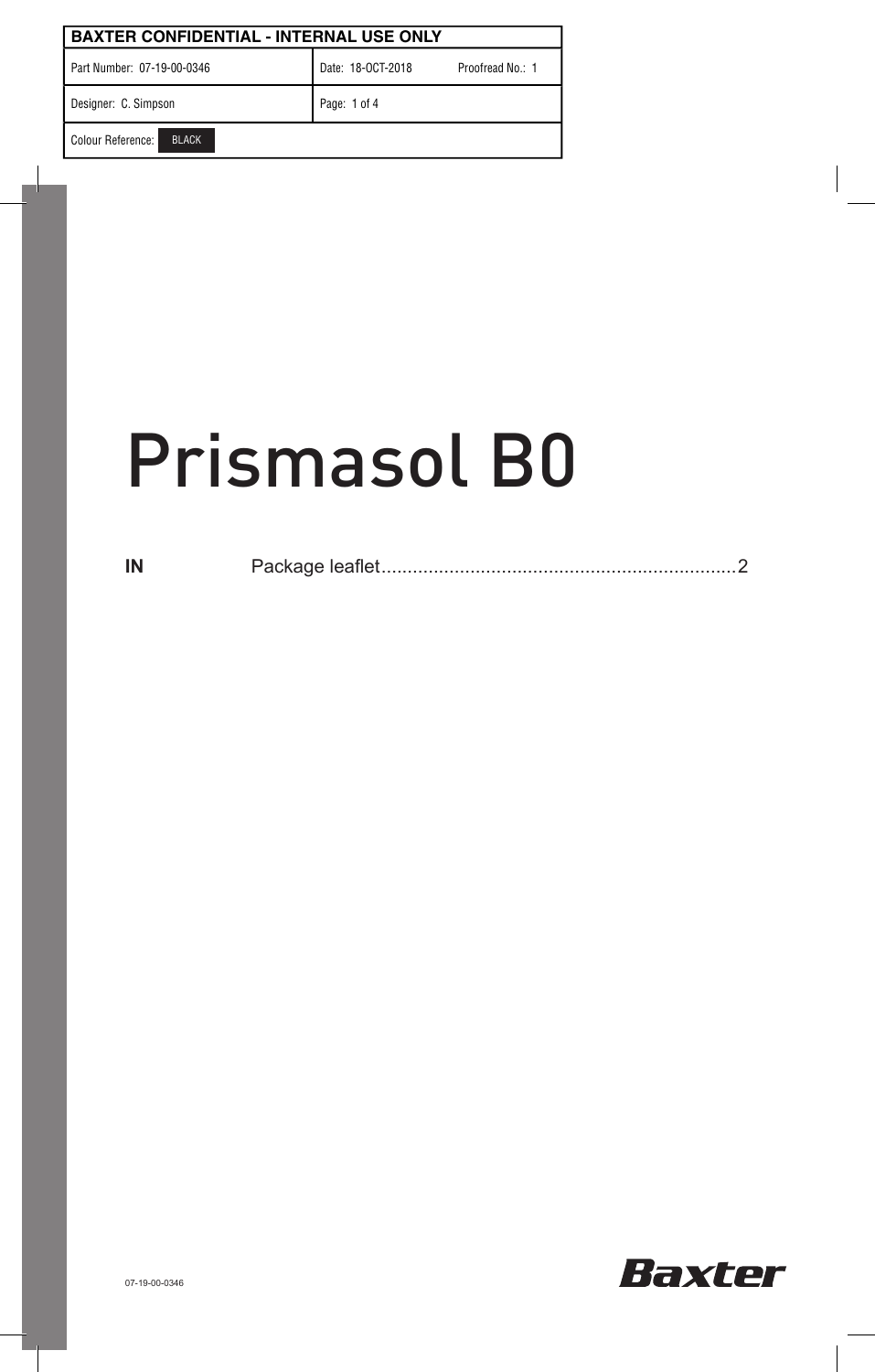| <b>BAXTER CONFIDENTIAL - INTERNAL USE ONLY</b> |                                       |
|------------------------------------------------|---------------------------------------|
| Part Number: 07-19-00-0346                     | Date: 18-OCT-2018<br>Proofread No.: 1 |
| Designer: C. Simpson                           | Page: 2 of 4                          |
| Colour Reference:<br><b>BLACK</b>              |                                       |

#### **Package leaflet IN**

#### **Solution for haemofiltration and haemodialysis.**

#### **Read all of this leaflet carefully before you start using this medicine**

- Keep this leaflet. You may need to read it again.
- If you have further questions, please ask your doctor or your pharmacist.
- This medicine has been prescribed for you personally and you should not pass it on to others. It may harm them, even if their symptoms are the same as yours.

# **PRISMASOL B0**

Solution for haemofiltration and haemodialysis.

#### **WHAT DOES PRISMASOL B0 CONTAIN?**

Prismasol B0 is presented in a two compartment bag containing in the smaller compartment A, the electrolyte solution, and in the larger compartment B, the buffer solution. The final reconstituted solution is obtained after breaking the peel seal and mixing both solutions.

# *Before reconstitution*

| 1000 ml of electrolyte solution<br>(small compartment A) contains: |                  |  |
|--------------------------------------------------------------------|------------------|--|
|                                                                    |                  |  |
| Calcium chloride, 2 H <sub>2</sub> O                               | 5.145q           |  |
|                                                                    |                  |  |
| Magnesium                                                          |                  |  |
| chloride, 6 H <sub>2</sub> O                                       | 2.033q           |  |
| Lactic acid                                                        | 5.4 <sub>q</sub> |  |
|                                                                    |                  |  |
| Water for injections                                               | to 1000 ml       |  |
|                                                                    |                  |  |

# 1000 ml of buffer solution **(large compartment B)** contains:

| Sodium hydrogen carbonate 3.09 g |            |  |
|----------------------------------|------------|--|
| Sodium chloride                  | 6.45 g     |  |
| Water for injections             | to 1000 ml |  |

# *After reconstitution*

The solution in the small and the large compartments are mixed to give one reconstituted solution whose composition is:

|                                       | mmol/l | mEa/l |
|---------------------------------------|--------|-------|
| Calcium, Ca <sup>2+</sup>             | 1.75   | 3.50  |
| Magnesium, Mg <sup>2+</sup>           | 0.5    | 1.0   |
| Sodium, Na <sup>+</sup>               | 140    | 140   |
| Chloride, Cl-                         | 109.5  | 109.5 |
| Lactate                               | 3      | 3     |
| Hydrogen                              |        |       |
| carbonate, HCO <sub>2</sub>           | 32     | 32    |
| Theoretical Osmolarity:<br>287 mOsm/l |        |       |

**PACKAGING:**

# 2 bags (5000 ml) per carton

# **NAME AND ADDRESS OF MANUFACTURER:**

Bieffe Medital S.p.A. Via Stelvio, 94 23035 Sondalo (SO) Italy

#### **NAME AND ADDRESS OF IMPORTER:**

Baxter India Pvt. Ltd. NO. 219-1A, 1B, 225/4B Block : C, Ground floor Kothari ware house Opposite to Vegetarian Village Madhavaram Red Hills Road Puzhal village, Ambattur Taluk, Tiruvallur District Chennai 600060 TAMILNADU

#### **WHAT IS PRISMASOL B0 AND WHAT IS IT USED FOR?**

Prismasol B0 is a solution for haemofiltration, haemodiafiltration and continuous haemodialysis. The processes of haemofiltration and continuous haemodialysis aim at normalising the composition of the blood.

Prismasol B0 is a solution packed in a two compartment bag. The electrolyte solution (in the small compartment A) must be mixed with the buffer solution (in the large compartment B) before use to obtain the final solution suitable for the treatment.

Prismasol B0 is used in the treatment of acute kidney disease (renal failure), as substitution solution in continuous haemofiltration and haemodiafiltration and as dialysis solution in continuous haemodialysis. Prismasol B0 may also be used in case of drug poisoning with dialysable or filterable substances. Prismasol B0 is particularly indicated when you are suffering from high potassium level in your blood (hyperkalaemic).

#### **BEFORE YOU USE PRISMASOL B0**

The instructions for use should carefully be followed.

**Do not use Prismasol B0** if you are allergic to one of the active substances or any of the other ingredients.

# **WARNINGS AND PRECAUTIONS**

Talk to your doctor, pharmacist or nurse before using Prismasol B0.

Prismasol B0 is a product to be used in hospitals and administered by medical professionals only. They will ensure a safe use of the medicine.

Before and during treatment, your blood condition will be checked, e.g. your acid-base balance and concentrations of salts in the blood (electrolytes) will be monitored, including all fluid you are given (intravenous infusion) and that you produce (urine production), even those not directly related to the therapy. As the solution is potassium free, special attention should be given to potassium levels. Phosphate substitution and potassium supplement might be necessary.

Do not use with a haemodialysis monitor. You should only use monitors for Continuous Renal Replacement Therapies.

# **PREGNANCY AND LACTATION**

You must tell your doctor if you are pregnant or intend to become pregnant.

#### **EFFECT ON ABILITY TO DRIVE AND USE MACHINERY** Not relevant.

# **INTERACTION WITH OTHER MEDICINES**

The blood concentration of filterable/dialysable drugs may be reduced during treatment. Corresponding corrective therapy should be instituted if necessary to establish the desired blood concentrations for drugs removed during treatment.

Interactions with other medications due to electrolyte and/or acid-base imbalances can be avoided by correct dosage of the solution for haemofiltration and haemodialysis and precise monitoring. However, the following interactions

are conceivable:

- The risk of digitalis-induced cardiac arrhythmia is increased during hypokalaemia;
- Vitamin D and medicinal products containing calcium, e.g. calcium carbonate as phosphate binder, can increase the risk of hypercalcaemia;
- Additional sodium bicarbonate substitution (or other buffer source) may increase the risk of metabolic alkalosis.
- When citrate is used as an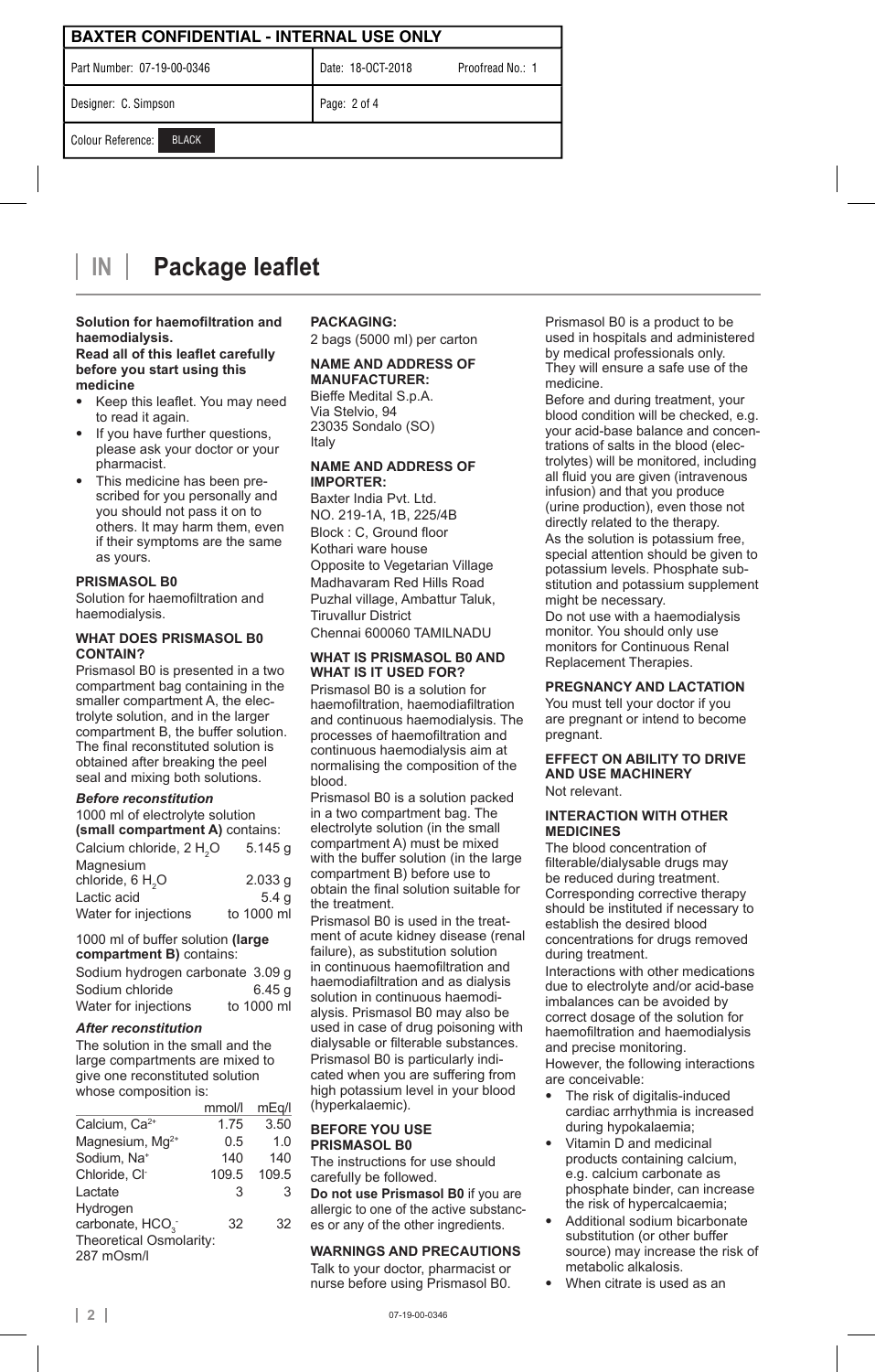| <b>BAXTER CONFIDENTIAL - INTERNAL USE ONLY</b> |                   |                  |
|------------------------------------------------|-------------------|------------------|
| Part Number: 07-19-00-0346                     | Date: 18-OCT-2018 | Proofread No.: 1 |
| Designer: C. Simpson                           | Page: 3 of 4      |                  |
| Colour Reference:<br><b>BLACK</b>              |                   |                  |

anticoagulant, it can reduce plasma calcium levels.

# **HOW SHOULD YOU USE PRISMASOL B0?**

Prismasol B0 is to be used only by or under the direction of a physician competent in intensive care treatment using haemofiltration, haemodiafiltration and haemodialysis. Prismasol B0 should be used only if the solution is clear, the overwrap is not damaged, peel seal is not broken and all seals are intact.

#### **INSTRUCTION FOR USE/ HANDLING**

- **I** Remove the overwrap from the bag immediately before use and discard any other packaging materials. Open the peel seal by holding the small compartment with both hands and squeeze it until an opening is created in the peel seal between the two compartments. (See figure I below)
- **II** Push with both hands on the large compartment until the peel seal between the two compartments is entirely open. (See figure II below)
- Secure complete mixing of the solution by shaking the bag gently (See figure III below). The solution is now ready for use, and can be hung on the equipment.
- The dialysis or replacement line may be connected to either of the two access ports.
- **IV.a** If the luer access is used, remove the cap with a twist and pull motion, and connect the male luer lock on the dialysis or replacement line to the female luer receptor on the bag using a push and twist motion. Ensure that the connection is fully seated and tighten. The connector is now open. Verify that the fluid is flowing freely. (See figure IV.a below) When the dialysis or replacement line is discon-

nected from the luer connector, the connector will close and the flow of the solution will stop. The luer port is a needle-less and swabbable port.

**IV.b**If the injection port is used, first remove the snap-off cap. Then introduce the spike through the rubber septum. Verify that the fluid is flowing freely. (See figure IV.b below)

## **IF YOU USE MORE PRISMASOL B0 THAN YOU SHOULD**

Prismasol B0 is a product to be used in hospitals and administered by medical professionals only and your fluid balance, electrolyte and acid-base balance will be carefully monitored.

# **Therefore, it is unlikely that you will use more PRISMASOL B0 than you should.**

In the unlikely event that an overdose occurs, your doctor will take necessary corrective measures and adjust your dose. Overdose may result in:

- fluid overload in your blood,
- elevation of the bicarbonate blood level (metabolic alkalosis),
- and/or reduction of levels of salts in the blood (hypophosphataemia, hypokaliemia).

# **WHAT SIDE EFFECTS CAN PRISMASOL B0 CAUSE?**

When haemofiltration, haemodiafiltration and continuous haemodialysis are performed correctly, side effects are uncommon. The content of the fluid is similar to that of blood and the quantity of fluid used is controlled. Some side effects may occur, especially when too much fluid is removed from your body, these include:

- Changes of levels of salts in the blood (electrolyte imbalances such as hypophosphataemia, hypokalaemia)
- Elevation of the plasma bicarbonate concentration (metabolic alkalosis) or reduction of the plasma bicarbonate concentration (metabolic

 acidosis)

- Abnormally high or low volume of water in the body (hyper or hypovolemia)
- • Nausea
- **Vomiting**
- • Muscle cramps
- Low blood pressure (hypotension)

If you suffer from any of these side effects or any other undesired side effect, please inform your doctor or nurse immediately.

## **STORAGE AND EXPIRY DATE OF PRISMASOL B0**

Keep Prismasol B0 out of reach and sight of children.

Do not use Prismasol B0 after the expiry date shown on the label and the packaging.

Use only if the solution is clear. Press bag firmly to test for any leakage. If leakage is discovered, discard the solution immediately since sterility can no longer be assured.

Do not store below +4°C.

In use stability has been demonstrated for 24 hours after reconstitution. From a microbiological point of view, once opened (i.e. connected to the line), the product should be used immediately. Other in-use storage times and conditions are the responsibility of the user and would not normally be longer than 24 hours, including the duration of the treatment, as hydrogen carbonate is present.

# **Import Lic. No.: FF-576-29761 Name, address, telephone no., email address (in case of consumer complaint):**

Baxter India Pvt. Ltd. 5th Floor, Block A, Building 9, DLF Phase III, Cyber City, Gurgaon- 122002 Consumer Care No.: 0124-4603200

Consumer Care email id: Customerservice\_SHS\_India@ baxter.com

**Date of revision: 04/2018**